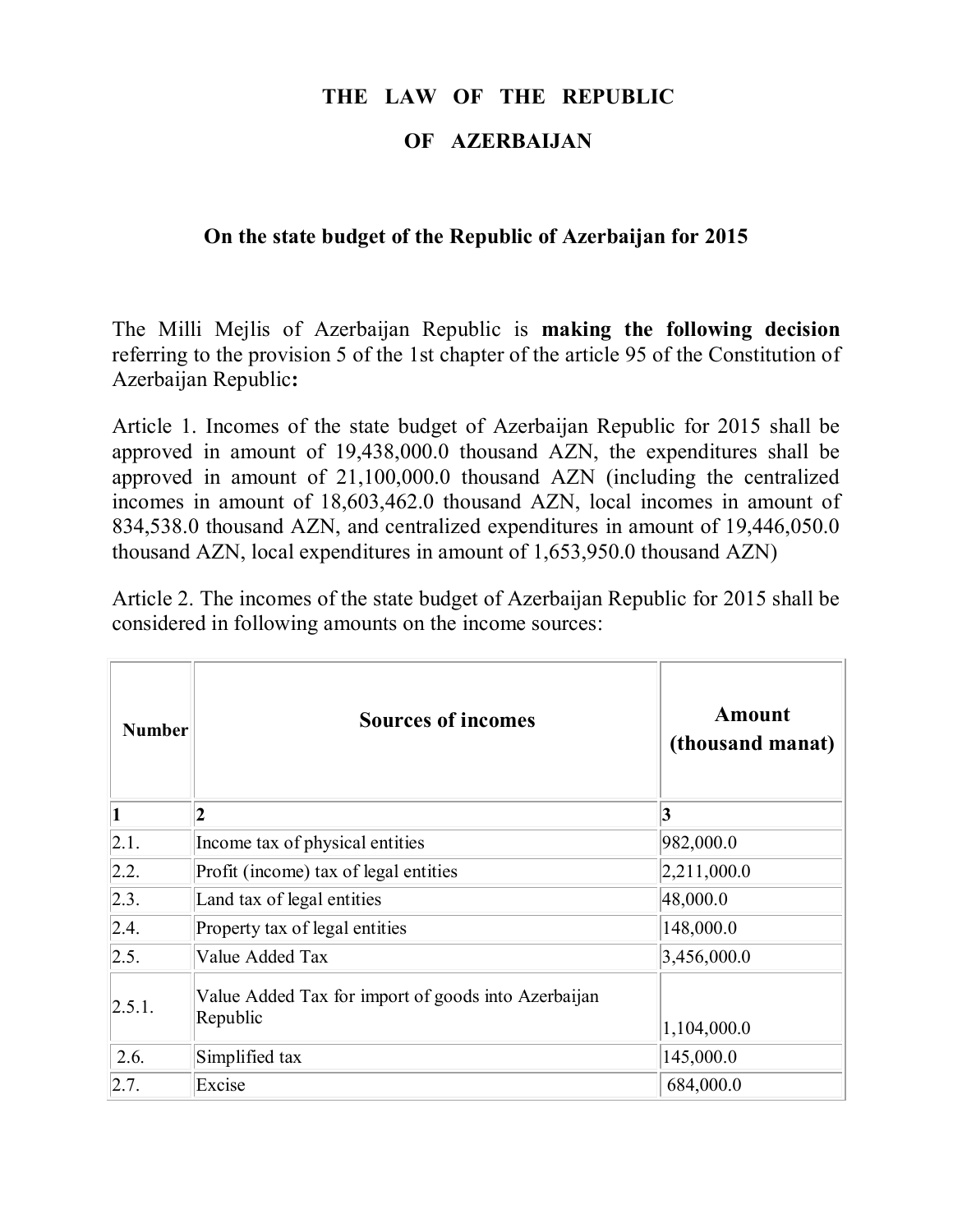| 2.7.1. | Excise for import of goods into Azerbaijan Republic                                                                                                                                                              | 12,000.0     |
|--------|------------------------------------------------------------------------------------------------------------------------------------------------------------------------------------------------------------------|--------------|
| 2.8.   | Road tax (toll)                                                                                                                                                                                                  | 67,600.0     |
| 2.8.1. | Road tax paid by the owners of vehicles of foreign countries                                                                                                                                                     | 17,600.0     |
| 2.9.   | <b>Extraction</b> tax                                                                                                                                                                                            | 116,000.0    |
| 2.10.  | Customs duties                                                                                                                                                                                                   | 348,400.0    |
| 2.11.  | Incomes received from variations between the in country<br>wholesale prices and contract (procurement) prices of goods<br>(excluding the import prices) produced in Azerbaijan<br>Republic with regulated prices | 195,000.0    |
| 2.12.  | Incomes on the loans provided to the governments of foreign<br>countries                                                                                                                                         | 14,051.0     |
| 2.13.  | Dividends received from the entities with state shares on<br>their stock                                                                                                                                         | 2,490.0      |
| 2.14.  | Incomes from the State Oil Fund of the Republic of<br>Azerbaijan                                                                                                                                                 | 10,388 000.0 |
| 2.15.  | Incomes from the rent of lands under the state property,<br>privatized entities and facilities                                                                                                                   | 7,000.0      |
| 2.16.  | Incomes from the rent of lands under the state property                                                                                                                                                          | 6,000.0      |
| 2.17.  | Incomes from the sale of excise labels                                                                                                                                                                           | 3,000.0      |
| 2.18.  | State fees                                                                                                                                                                                                       | 115,000.0    |
| 2.19.  | Incomes on chargeable services of budget organizations                                                                                                                                                           | 300,000.0    |
| 2.20.  | Other tax incomes                                                                                                                                                                                                | 180,000.0    |
| 2.21.  | Other incomes                                                                                                                                                                                                    | 21,459.0     |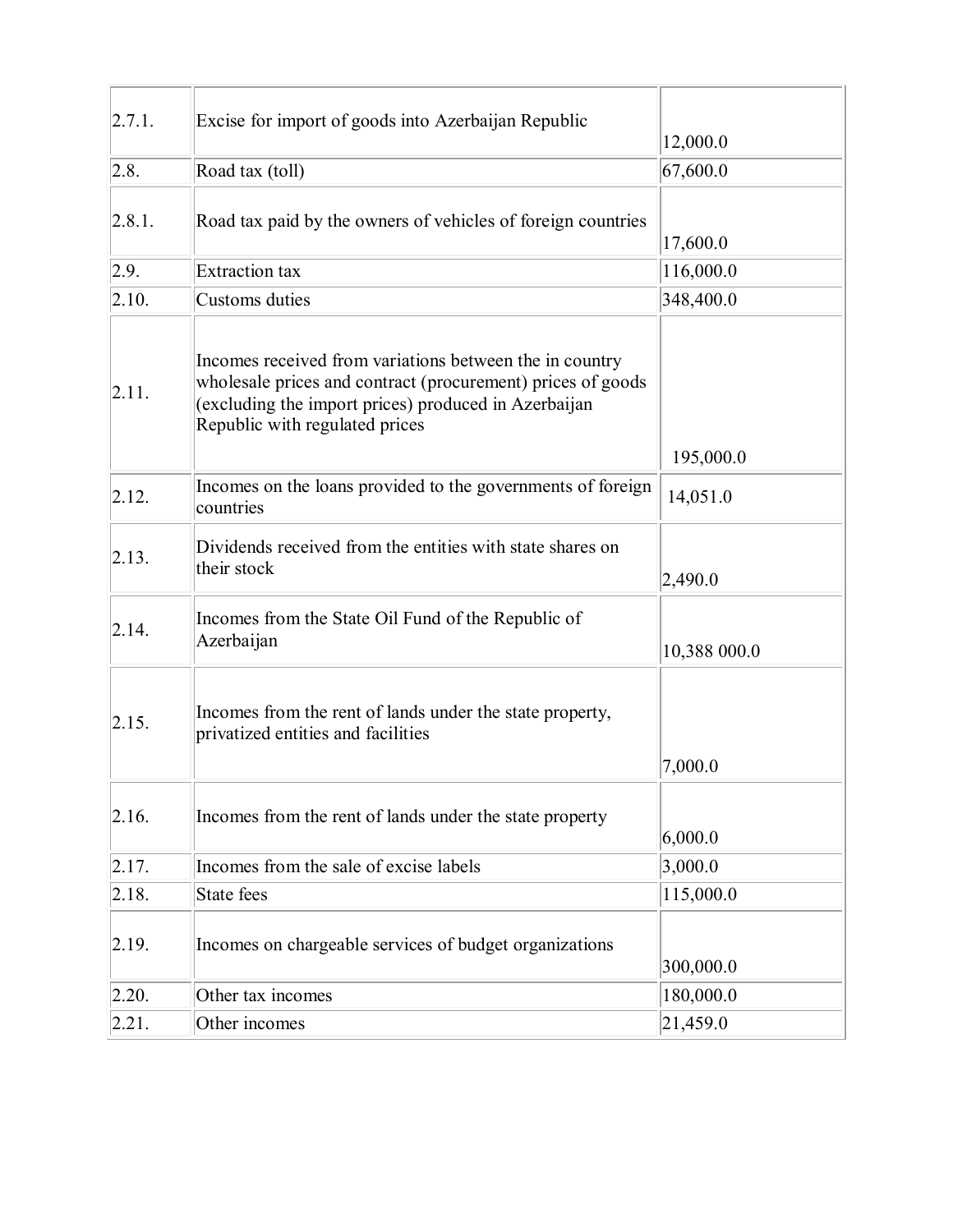Article 3. It shall be defined that the Budget Fund for "Highways" and "Guarantee Fund for the loans received with state guarantee" are formed on the basis of the following income sources of the state budget:

| 3.1.   | <b>Budget Fund for Highways</b>                                                                                                                   | 290,000.0 |
|--------|---------------------------------------------------------------------------------------------------------------------------------------------------|-----------|
| 3.1.1. | road tax                                                                                                                                          | 67,600.0  |
| 3.1.2. | simplified tax paid by the persons conducting transportation of<br>passengers and goods with the vehicles under their property or<br>exploitation | 10,000.0  |
| 3.1.3. | excise applied to the imported cars                                                                                                               | 56,500.0  |
| 3.1.4. | custom fee applied to the imported cars                                                                                                           | 52,600.0  |
| 3.1.5. | state fee charged for permissions regulating international vehicle<br>transportations within the Azerbaijan Republic                              | 13,500.0  |
|        |                                                                                                                                                   |           |
| 3.1.6. | state fee charged for annual technical survey of vehicles, including<br>motorcycles, trailers and semi-trailers                                   |           |
|        |                                                                                                                                                   | 14,500.0  |
| 3.1.7. | Funds allocated from the centralized incomes of the state budget<br>of the Republic of Azerbaijan for 2015                                        | 75,300.0  |
| 3.2.   | The "Guarantee Fund of loans received with state guarantee"                                                                                       | 160,000.0 |
|        |                                                                                                                                                   |           |
| 3.2.1. | Funds allocated from the centralized incomes of the state budget<br>of the Republic of Azerbaijan for 2015                                        | 160,000.0 |

Article 4. The tax incomes to the state budget of Azerbaijan Republic for 2015 are calculated in accordance to the tax rates defined on the Tax Code of the Republic of Azerbaijan.

Article 5. The collection to the state budget is defined in 30 percent of the variations between the in country wholesale prices and contract (procurement) prices of goods (excluding the import prices) produced in Azerbaijan Republic with regulated prices and this collection does not refer to settlement of other debts of taxpayers for taxes, interests, financial sanctions and administrative penalties.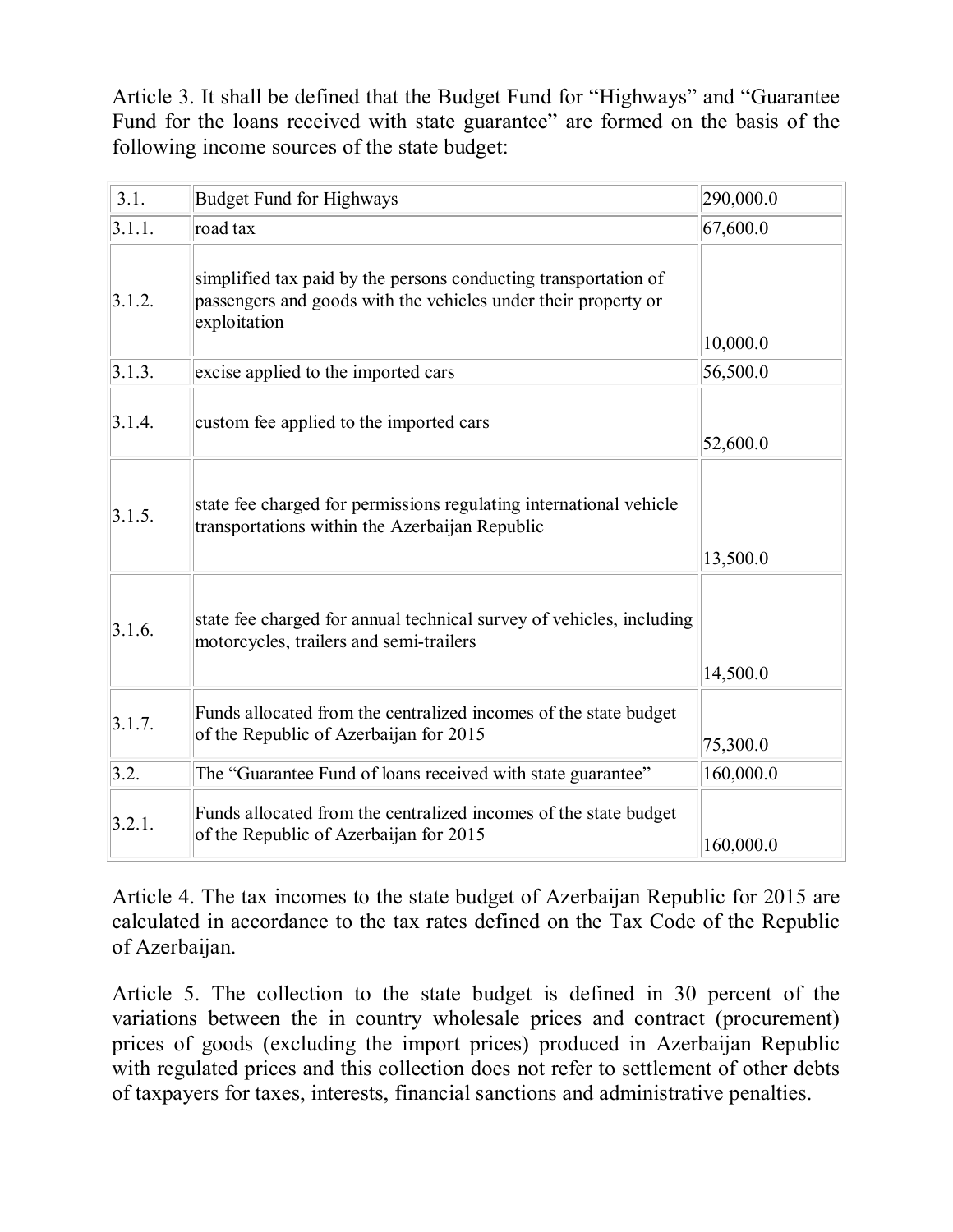Article 6. The centralized incomes of the state budget of the Republic of Azerbaijan for 2015 are formed from the following sources:

 6.1. part (except for those included to the Budget Fund for "Highways") of incomes defined in every city and district for 2015 in accordance with the Article 10 of the Lawexceeding local expenditures of respective cities and districts;

6.2. custom fees, value added tax and excise for import of goods into Azerbaijan Republic (excluding the collection from the custom structures of Nakhchivan Autonomous Republic), incomes from the rent of lands under the state property, privatized entities and facilities, incomes on the loans provided to foreign countries, dividends received from the entities with state shares on their stock, revenues from the State Oil Fund of the Republic of Azerbaijan, incomes on management of remainder of the single treasury account (unissued remainder), incomes from the sale of excise labels, other incomes, incomes on chargeable services of budget organizations financed at the centralized expenditures of the state budget and profits of the Budget Fund for "Highways".

Article 7.Part of incomes defined in every city and district for 2015 in accordance with the Article 10 of the Law, not exceeding local expenditures of respective cities and districts, is directed to formation of their local incomes.

Article 8. The expenditures of the state budget of Azerbaijan Republic for 2015 are directed to the following purposes in the level of sectors of functional classification and supplementary sectors:

| <b>Number</b> | <b>Directions of expenditures</b>                                                               | Amount (in AZN) |
|---------------|-------------------------------------------------------------------------------------------------|-----------------|
|               | $\overline{2}$                                                                                  | 3               |
| 8.1.          | General state services                                                                          | 2,046,976,714.0 |
| 8.1.1.        | legislation and executive power bodies, maintenance costs for<br>local municipality authorities | 544,845,311.0   |
| 8.1.2.        | international activities and costs for membership fees<br>to international organizations        | 210,413,677.0   |
| 8.1.3.        | science expenditures                                                                            | 150,457,284.0   |
| 8.1.4.        | general state services costs not related to other categories                                    | 62.158.290,0    |
| 8.1.5.        | expenditures related to maintenance of state debts and<br>commitments                           | 776, 202, 152.0 |
| 8.1.6.        | subsidiaries allocated for local budgets (municipalities)                                       | 5,200,000.0     |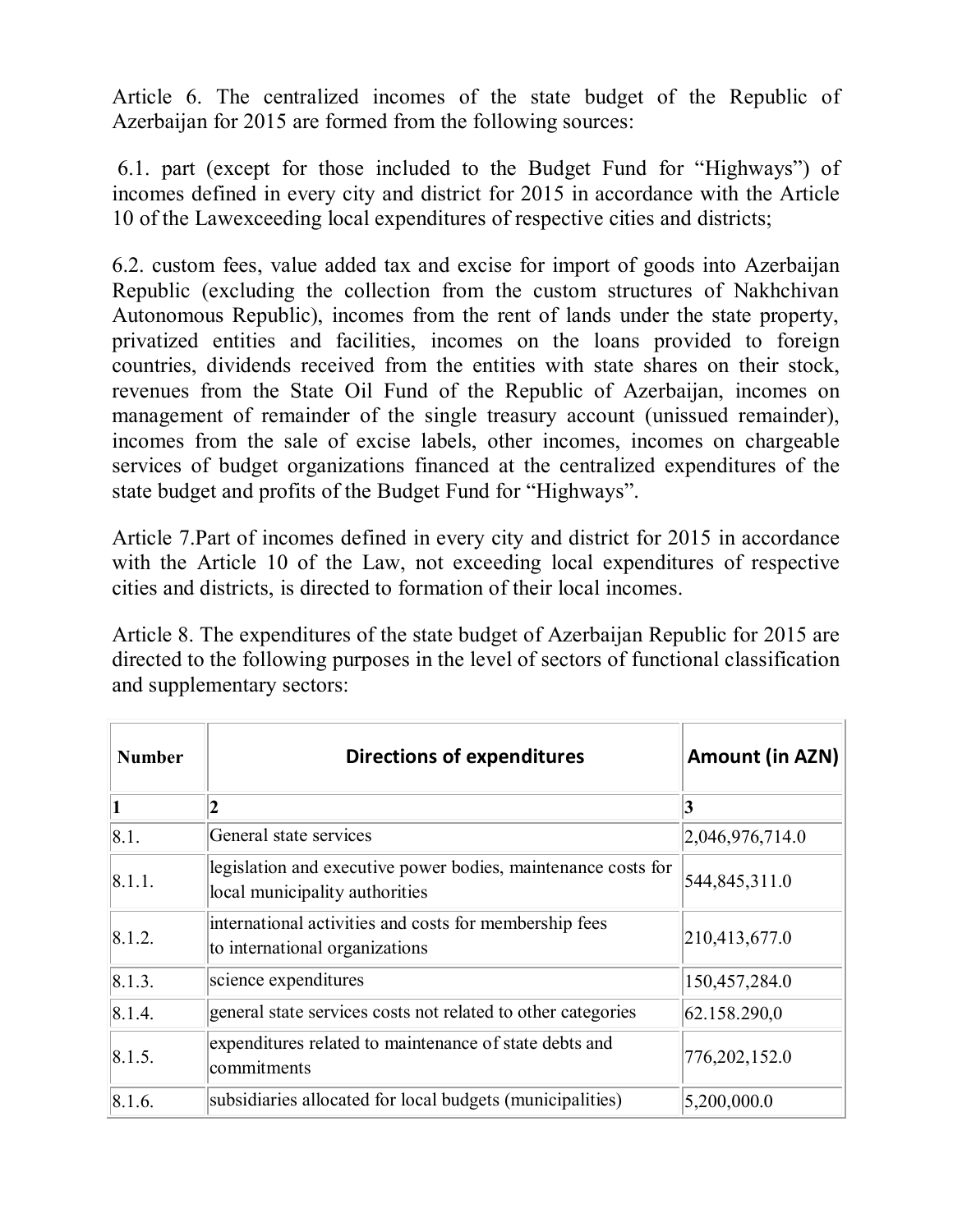| 8.1.7.   | subsidiaries allocated to the budget of Nakhchivan<br>Autonomous Republic                                   | 297,700,000.0   |
|----------|-------------------------------------------------------------------------------------------------------------|-----------------|
| 8.2.     | Defense                                                                                                     | 1,778,529,044.0 |
| 8.2.1.   | security forces                                                                                             | 1,651,220,836.0 |
| 8.2.2.   | national security                                                                                           | 121,089,332.0   |
| 8.2.3.   | applied research in the field of defense and security                                                       | 2,831,126.0     |
| 8.2.4.   | expenditures not related to other categories                                                                | 3,387,750.0     |
| 8.3.     | Judicial authority, law – enforcement and prosecution bodies                                                | 1,227,080,304.0 |
| 8.3.1.   | judicial authority                                                                                          | 52,317,063.0    |
| 8.3.2.   | law - enforcement                                                                                           | 913,902,007.0   |
| 8.3.3.   | prosecution                                                                                                 | 59,566,142.0    |
| 8.3.4.   | judicial authority, law – enforcement and prosecution bodies                                                | 201,295,092.0   |
| 8.4.     | Education                                                                                                   | 1,711,180,403.0 |
| 8.4.1.   | pre-school education                                                                                        | 165,575,447.0   |
| 8.4.2.   | general education                                                                                           | 898,254,044.0   |
| 8.4.3.   | first-vocational education                                                                                  | 34,287,423.0    |
| 8.4.4.   | secondary education                                                                                         | 44,646,660.0    |
| 8.4.5.   | high education                                                                                              | 39,215,650.0    |
| 8.4.6.   | additional education                                                                                        | 3,472,394.0     |
| 8.4.7.   | other institutions and measures in the field of education                                                   | 525,728,785.0   |
| 8.5.     | Healthcare                                                                                                  | 777,668,395.0   |
| 8.5.1.   | polyclinics and ambulatory hospitals                                                                        | 110,099,666.0   |
| 8.5.2.   | hospitals                                                                                                   | 359,005,690.0   |
| 8.5.3.   | other services in the field of healthcare                                                                   | 7,085,118.0     |
| 8.5.4.   | applied research in the field of healthcare                                                                 | 4,947,379.0     |
| 8.5.5.   | other services in the field of healthcare                                                                   | 296,530,542.0   |
| 8.6.     | Social protection and social security                                                                       | 2,040,534,753.0 |
| 8.6.1.   | social protection expenditures                                                                              | 2,006,704,745.0 |
| 8.6.1.1. | allocations (transfers) from the state budget to the State Social<br>Protection Fund of Azerbaijan Republic | 1,100,000,000.0 |
| 8.6.2.   | social security costs                                                                                       | 33,830,008.0    |
| 8.7.     | Activities in the field of culture, art, information, sport and<br>fields not related to other categories   | 348, 317, 149.0 |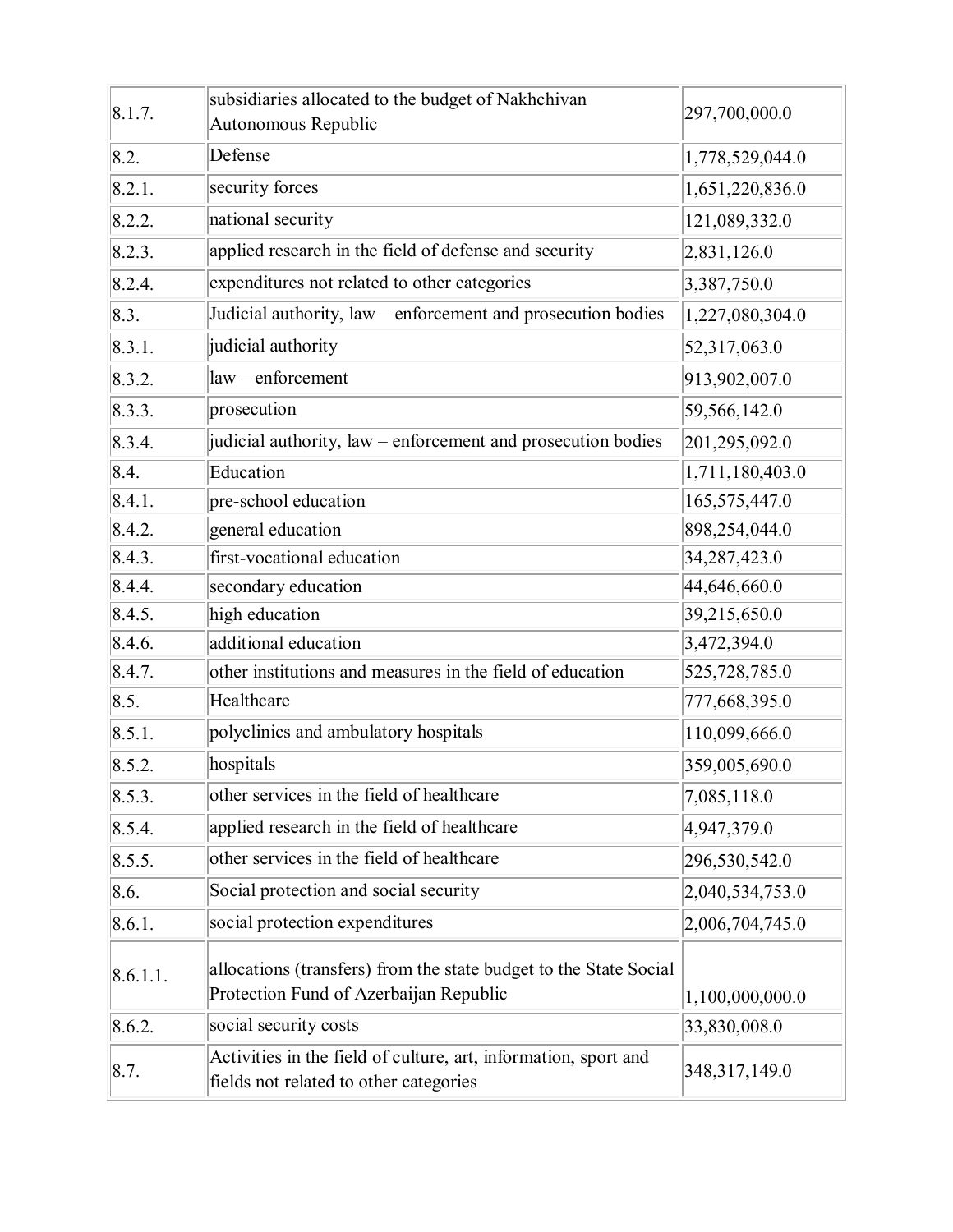| 8.7.1.    | activities in the field of culture and art<br>149,216,387.0              |                 |  |  |
|-----------|--------------------------------------------------------------------------|-----------------|--|--|
| 8.7.2.    | radio, TV and print media<br>66,498,529.0                                |                 |  |  |
| 8.7.3.    | sport, youth policy and tourism                                          | 47,961,938.0    |  |  |
| 8.7.4.    | activities not related to other categories                               | 84,640,295.0    |  |  |
| 8.8.      | Housing and communal services                                            | 443,775,811.0   |  |  |
| 8.8.1.    | housing services                                                         | 77,589,510.0    |  |  |
| 8.8.2.    | communal services                                                        | 349,473,482.0   |  |  |
| 8.8.3.    | water economy                                                            | 16,192,268.0    |  |  |
| 8.8.4.    | other services related to housing and communal services                  | 520,551.0       |  |  |
| 8.9.      | Fuel and energy                                                          | 7,625,690.0     |  |  |
| 8.10.     | Agriculture, forestry, fishery, hunting and protection of<br>environment | 596,152,076.0   |  |  |
| 8.10.1.   | agriculture                                                              | 568,688,675.0   |  |  |
| 8.10.2.   | forestry                                                                 | 12,057,200.0    |  |  |
| 8.10.3.   | fishery and hunting                                                      | 2,980,132.0     |  |  |
| 8.10.4.   | protection of environment                                                | 4,535,113.0     |  |  |
| 8.10.5.   | hydrometeorology activities                                              | 7,890,956.0     |  |  |
| 8.11.     | Industry, construction and natural fossils                               | 6,951,624,561.0 |  |  |
| 8.11.1.   | industry                                                                 | 2,000,000.0     |  |  |
| 8.11.2.   | construction                                                             | 6,932,776,128.0 |  |  |
| 8.11.2.1. | state investment (investment costs)                                      | 6,930,000,000.0 |  |  |
| 8.11.3.   | natural fossils                                                          | 16,848,433.0    |  |  |
| 8.12.     | Transportation and communication                                         | 128,335,727.0   |  |  |
| 8.12.1.   | Transportation                                                           | 85,798,309.0    |  |  |
| 8.12.2.   | Communication                                                            | 42,537,418.0    |  |  |
| 8.13.     | Economic activity                                                        | 345,280,150.0   |  |  |
| 8.13.1.   | Economic and commercial activity                                         | 207,250,000.0   |  |  |
| 8.13.1.1. | support to entrepreneurship                                              | 157,250,000.0   |  |  |
| 8.13.1.2. | support to mortgage loans                                                | 50,000,000.0    |  |  |
| 8.13.2.   | other fields of economic activity                                        | 138,030,150.0   |  |  |
| 8.14.     | Services not related to main sectors                                     | 2,696,919,223.0 |  |  |
| 8.14.1.   | on the purpose budget funds<br>450,000,000.0                             |                 |  |  |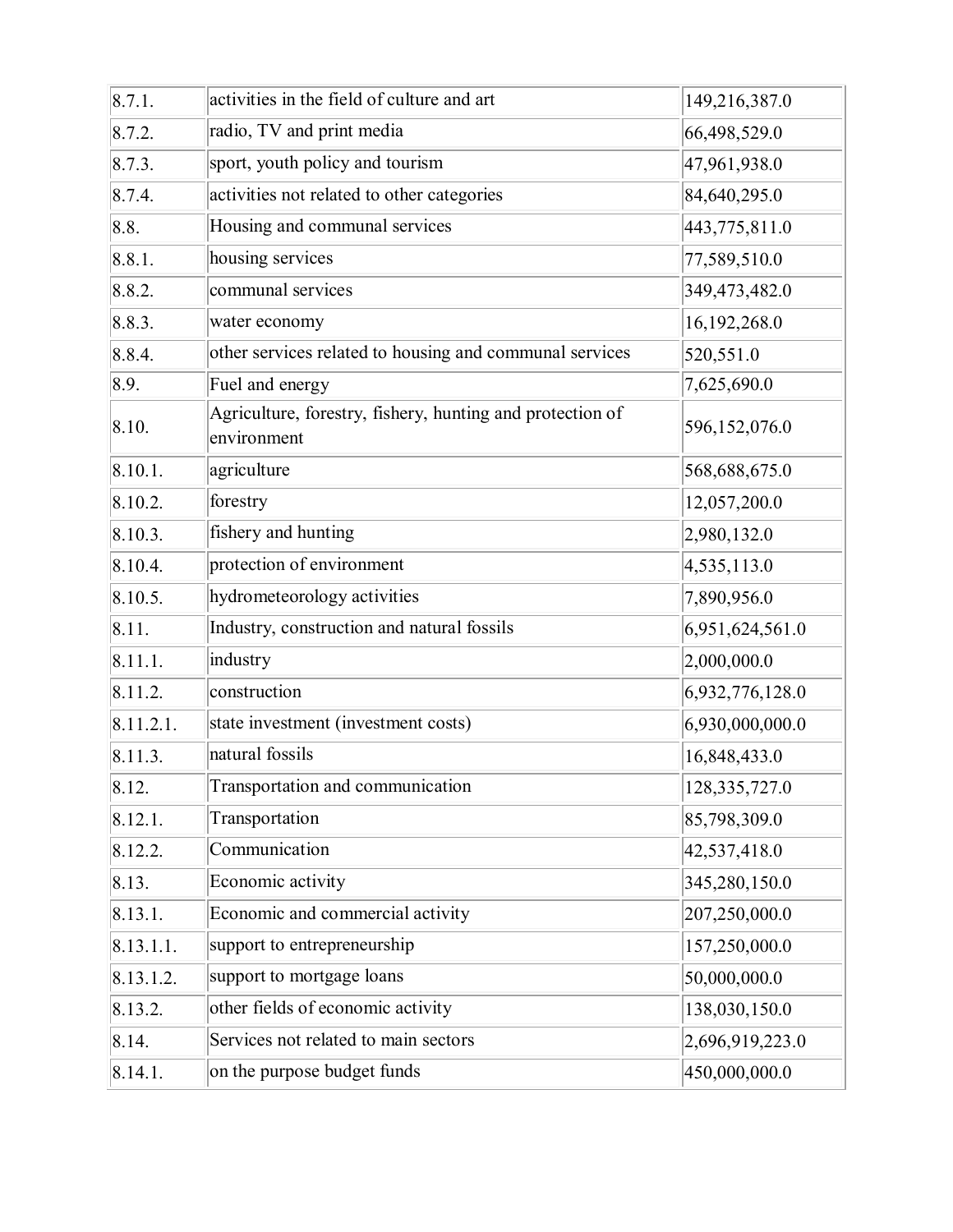| 8.14.1.1. | the Budget Fund for "Highways"                                               | 290,000,000.0   |
|-----------|------------------------------------------------------------------------------|-----------------|
| 8.14.1.2. | "Guarantee Fund for the loans received with state guarantee"                 | 160,000,000.0   |
| 8.14.2.   | reserve funds                                                                | 725,000,000.0   |
| 8.14.2.1  | Reserve Fund of the President of the Republic of Azerbaijan                  | 382,000,000.0   |
| 8.14.2.2. | the Reserve Fund of the state budget                                         | 343,000,000.0   |
| 8.14.3.   | other expenditures not related to main sectors                               | 1,521,919,223.0 |
| 8.14.3.1  | expenditures on special projects and activities of defense                   | 1,270,561,799.0 |
| 8.14.3.2. | expenditures arising from conduction of national and<br>international events | 60,000,000.0    |
| 8.14.3.3. | expenditures related toremoval of consequences of emergency<br>cases         | 25,000,000.0    |
| 8.14.3.4  | expenditures on other services                                               | 166, 357, 424.0 |

Article 9. The expenditures of the state budget of Azerbaijan Republic for 2015 are approved in the level of paragraphs of functional and economic classification in amount provided on the annex of this Law.

Article 10. The incomes on the cities and districts of Azerbaijan Republic shall be approved in amount of 7,112,000,000.0 AZN, including the amount related to the Budget Fund for "Highways" in amount of 88,000,000.0 AZN, the amount related to local incomes of cities and districts in amount of 1,650,980,000.0 AZN, part of incomes exceeding local expenditures and included to the centralized incomes in amount of 6,192,432,000.0 AZN and the highest verge of funds extracted from the centralized expenditures for regulation of local incomes and expenditures in amount of 819,412,000.0 AZN.

The incomes on chargeable expenditures and expenditures of budget organizations financed at the local expenditures of the state budget of those cities and districts shall be approved correspondingly in amount of 2,970,000.0 and 2,970,000.0 AZN.

**Amount (in AZN)**

|                                           | Incomes      |                                                                                     |                       | The lowest                                                                                                          | The amount                                                                                                          |
|-------------------------------------------|--------------|-------------------------------------------------------------------------------------|-----------------------|---------------------------------------------------------------------------------------------------------------------|---------------------------------------------------------------------------------------------------------------------|
| Name of<br>Number cities and<br>districts | <b>Total</b> | including<br>The<br>amount<br>related to<br>the<br>"Roads"<br> on<br><b>Purpose</b> | Local<br>expenditures | verge of part<br>of incomes<br>$\left $ exceeding<br>local<br>expenditures<br>and included<br>to the<br>centralized | extracted<br>from the<br>centralized<br>expenditures<br><b>for</b><br>$ $ regulation of $ $<br>local incomes<br>and |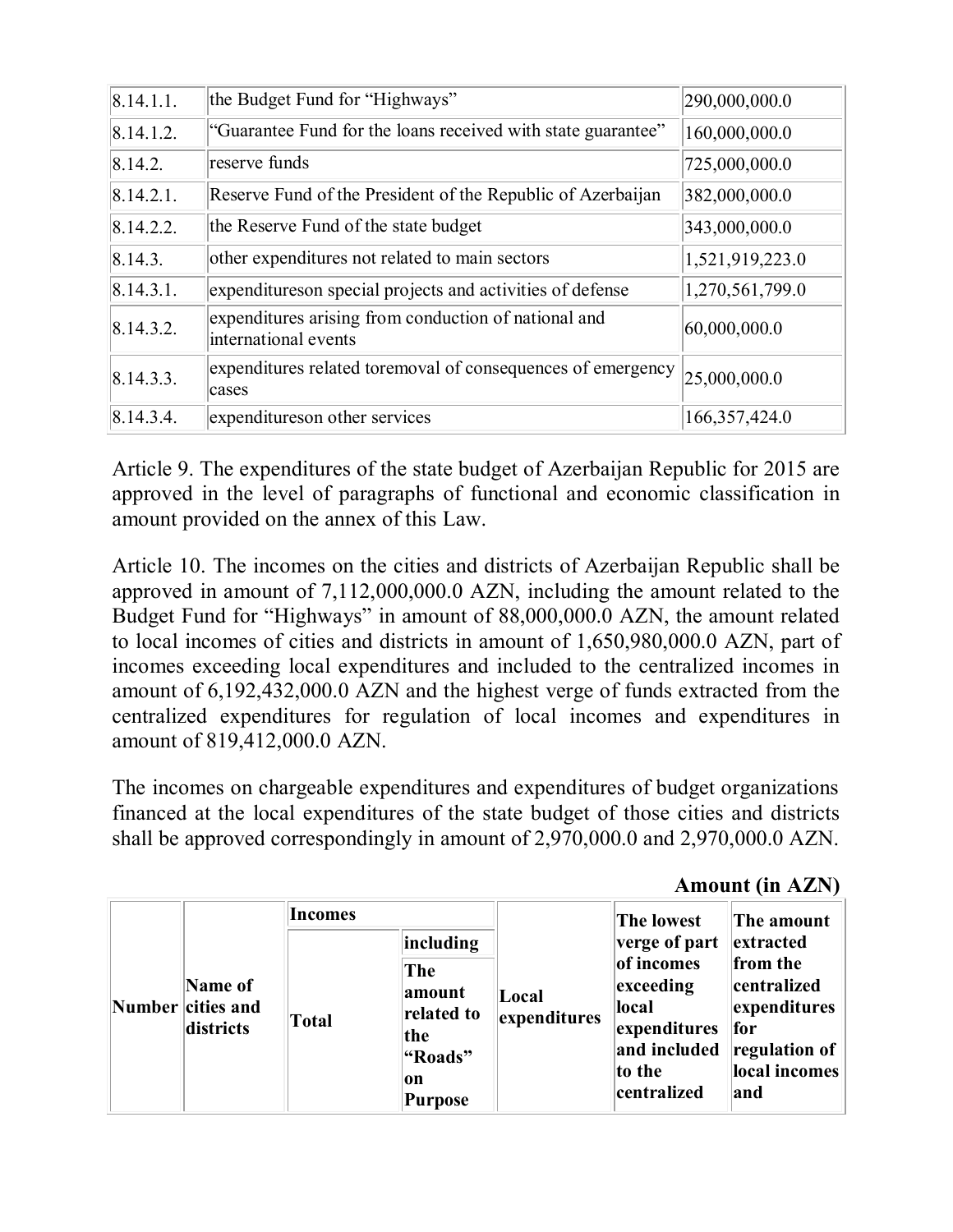|                          |                |               | <b>Budget</b><br><b>Fund</b> |             | incomes       | expenditures   |
|--------------------------|----------------|---------------|------------------------------|-------------|---------------|----------------|
| 1                        | $\overline{2}$ | $\vert 3$     | $\vert 4 \vert$              | 5           | 6             | 7              |
|                          | <b>Cities:</b> |               |                              |             |               |                |
|                          | Baku           | 6,494,000,000 | 66,622,000                   | 243,597,000 | 6,183,781,000 | $ 0\rangle$    |
| $\overline{c}$           | Ganja          | 41,084,000    | 1,006,000                    | 65,049,000  | $ 0\rangle$   | 24,971,000     |
| 3                        | Lankaran       | 16,906,000    | 224,000                      | 37,639,000  | $ 0\rangle$   | 20,957,000     |
| $\overline{\mathcal{A}}$ | Mingachevir    | 32,761,000    | 173,000                      | 32,588,000  | $ 0\rangle$   | $\overline{0}$ |
| 5                        | Naftalan       | 3,171,000     | 12,000                       | 4,060,000   | $ 0\rangle$   | 901,000        |
| 6                        | Sumgait        | 84,964,000    | 1,064,000                    | 75,249,000  | 8,651,000     | $ 0\rangle$    |
| 7                        | Shaki          | 21,238,000    | 278,000                      | 38,780,000  | $ 0\rangle$   | 17,820,000     |
| 8                        | Shirvan        | 17,406,000    | 579,000                      | 16,827,000  | $ 0\rangle$   | $\overline{0}$ |
| 9                        | Yevlakh        | 14,816,000    | 428,000                      | 23,681,000  | $ 0\rangle$   | 9,293,000      |
| 10                       | Khankandi      |               |                              |             |               |                |
|                          | Districts:     |               |                              |             |               |                |
| 11                       | Absheron       | 36,117,000    | 245,000                      | 35,872,000  | $ 0\rangle$   | $\overline{0}$ |
| 12                       | Aghjabedi      | 7,814,000     | 175,000                      | 25,689,000  | $ 0\rangle$   | 18,050,000     |
| 13                       | Aghdam         | 5,708,000     | 115,000                      | 39,167,000  | $ 0\rangle$   | 33,574,000     |
| 14                       | Aghdash        | 5,906,000     | 87,000                       | 21,796,000  | $ 0\rangle$   | 15,977,000     |
| 15                       | Aghstafa       | 4,406,000     | 112,000                      | 17,702,000  | $ 0\rangle$   | 13,408,000     |
| 16                       | Aghsu          | 3,608,000     | 70,000                       | 15,231,000  | $ 0\rangle$   | 11,693,000     |
| 17                       | Astara         | 10,934,000    | 5,040,000                    | 19,759,000  | $ 0\rangle$   | 13,865,000     |
| 18                       | Balakan        | 4,904,000     | 1,538,000                    | 17,549,000  | $ 0\rangle$   | 14,183,000     |
| 19                       | Beylagan       | 7,234,000     | 94,000                       | 16,876,000  | $ 0\rangle$   | 9,736,000      |
| 20                       | Barda          | 11,016,000    | 125,000                      | 30,974,000  | $ 0\rangle$   | 20,083,000     |
| 21                       | Bilasuvar      | 5,570,000     | 898,000                      | 16,480,000  | $ 0\rangle$   | 11,808,000     |
| 22                       | Jabrayil       | 1,476,000     | 48,000                       | 13,219,000  | $ 0\rangle$   | 11,791,000     |
| 23                       | Jalilabad      | 7618000       | 128 000                      | 32 439 000  | $ 0\rangle$   | 24,949,000     |
| 24                       | Dashkesen      | 2,878,000     | 10,000                       | 12,255,000  | $ 0\rangle$   | 9,387,000      |
| 25                       | Fuzuli         | 7,560,000     | 76,000                       | 30,157,000  | $ 0\rangle$   | 22,673,000     |
| 26                       | Gadabay        | 4,516,000     | 46,000                       | 26,306,000  | $ 0\rangle$   | 21,836,000     |
| 27                       | Goranboy       | 4,858,000     | 60,000                       | 24,831,000  | $ 0\rangle$   | 20,033,000     |
| 28                       | Goychay        | 8,874,000     | 105,000                      | 22,767,000  | $ 0\rangle$   | 13,998,000     |
| 29                       | Goygol         | 4,478 000     | 41,000                       | 15,706,000  | $ 0\rangle$   | 11,269,000     |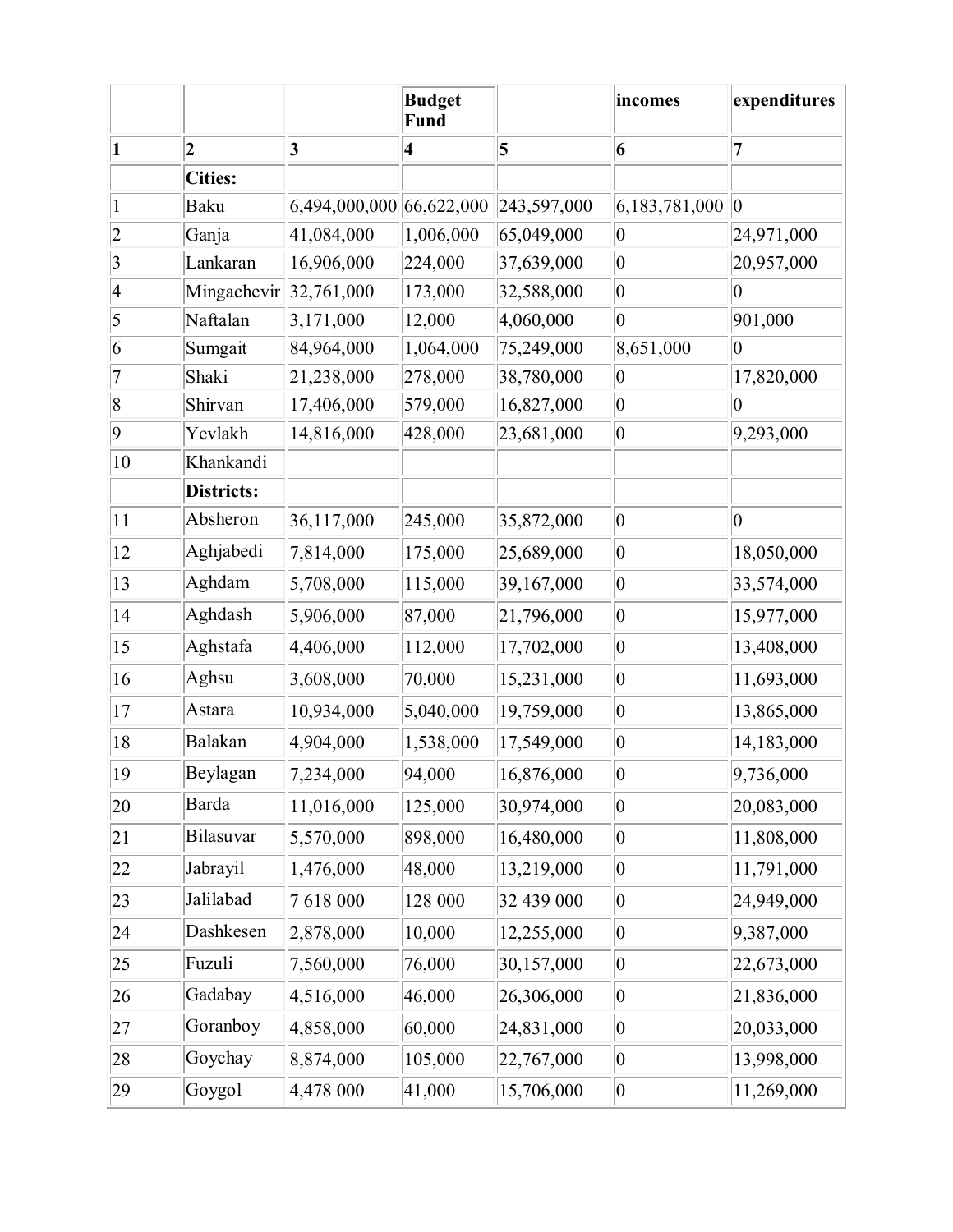| 30 | Hajigabul | 5,171,000  | 78,000    | 11,270,000 | $ 0\rangle$ | 6,177,000      |
|----|-----------|------------|-----------|------------|-------------|----------------|
| 31 | Khachmaz  | 22 649 000 | 147 000   | 32 346 000 | $ 0\>$      | 9,844,000      |
| 32 | Khizi     | 1,810,000  | 13,000    | 6,080,000  | $ 0\rangle$ | 4,283,000      |
| 33 | Khojali   | 430,000    | 18,000    | 4,006,000  | $ 0\rangle$ | 3,594,000      |
| 34 | Khojavand | 846,000    | 32,000    | 5,393,000  | $ 0\>$      | 4,579,000      |
| 35 | Imishli   | 20,903,000 | 72,000    | 20,831,000 | $ 0\>$      | $\overline{0}$ |
| 36 | Ismayilli | 5,778,000  | 58,000    | 21,034,000 | $ 0\rangle$ | 15,314,000     |
| 37 | Kalbajar  | 1,486,000  | 26,000    | 22,160,000 | $ 0\rangle$ | 20,700,000     |
| 38 | Kurdamir  | 7,830,000  | 78,000    | 18,742,000 | $ 0\rangle$ | 10,990,000     |
| 39 | Gakh      | 3,566,000  | 54,000    | 17,772,000 | $ 0\rangle$ | 14,260,000     |
| 40 | Gazakh    | 6,852,000  | 136,000   | 21,019,000 | $ 0\rangle$ | 14,303,000     |
| 41 | Gabala    | 12,974,000 | 78,000    | 20,713,000 | $ 0\rangle$ | 7,817,000      |
| 42 | Gobustan  | 2,532,000  | 58,000    | 9,138,000  | $ 0\rangle$ | 6,664,000      |
| 43 | Guba      | 16,712,000 | 163,000   | 30,963,000 | $ 0\rangle$ | 14,414,000     |
| 44 | Gubadli   | 2,962,000  | 38,000    | 11,208,000 | $ 0\>$      | 8,284,000      |
| 45 | Gusar     | 6,380,000  | 67,000    | 19,927,000 | $ 0\>$      | 13,614,000     |
| 46 | Lachin    | 2,222,000  | 90,000    | 22,628,000 | $ 0\rangle$ | 20,496,000     |
| 47 | Lerik     | 2,248,000  | 20,000    | 18,291,000 | $ 0\rangle$ | 16,063,000     |
| 48 | Masalli   | 8,778,000  | 162,000   | 28,222,000 | $ 0\rangle$ | 19,606,000     |
| 49 | Neftchala | 5,438,000  | 56,000    | 16,423,000 | $ 0\rangle$ | 11,041,000     |
| 50 | Oghuz     | 2,995,000  | 48,000    | 11,864,000 | $ 0\rangle$ | 8,917,000      |
| 51 | Saatli    | 8,560,000  | 48,000    | 19,565,000 | $ 0\rangle$ | 11,053,000     |
| 52 | Sabirabad | 10,743,000 | 82,000    | 27,307,000 | $ 0\rangle$ | 16,646,000     |
| 53 | Salyan    | 8,516,000  | 90,000    | 25,147,000 | $ 0\rangle$ | 16,721,000     |
| 54 | Samukh    | 2,892,000  | 62,000    | 13,419,000 | $ 0\rangle$ | 10,589,000     |
| 55 | Siyazan   | 4,180,000  | 30,000    | 8,765,000  | $ 0\>$      | 4,615,000      |
| 56 | Shabran   | 4,732,000  | 42,000    | 12,136,000 | $ 0\rangle$ | 7,446,000      |
| 57 | Shamakhy  | 7,269,000  | 86,000    | 21,224,000 | $ 0\>$      | 14,041,000     |
| 58 | Shamkir   | 11,800,000 | 206,000   | 41,001,000 | $ 0\rangle$ | 29,407,000     |
| 59 | Shusha    | 1,466,000  | 14,000    | 7,635,000  | $ 0\rangle$ | 6,183,000      |
| 60 | Tartar    | 4,834,000  | 52,000    | 16,732,000 | $ 0\>$      | 11,950,000     |
| 61 | Tovuz     | 14,746,000 | 6,082,000 | 34,775,000 | 0           | 26,111,000     |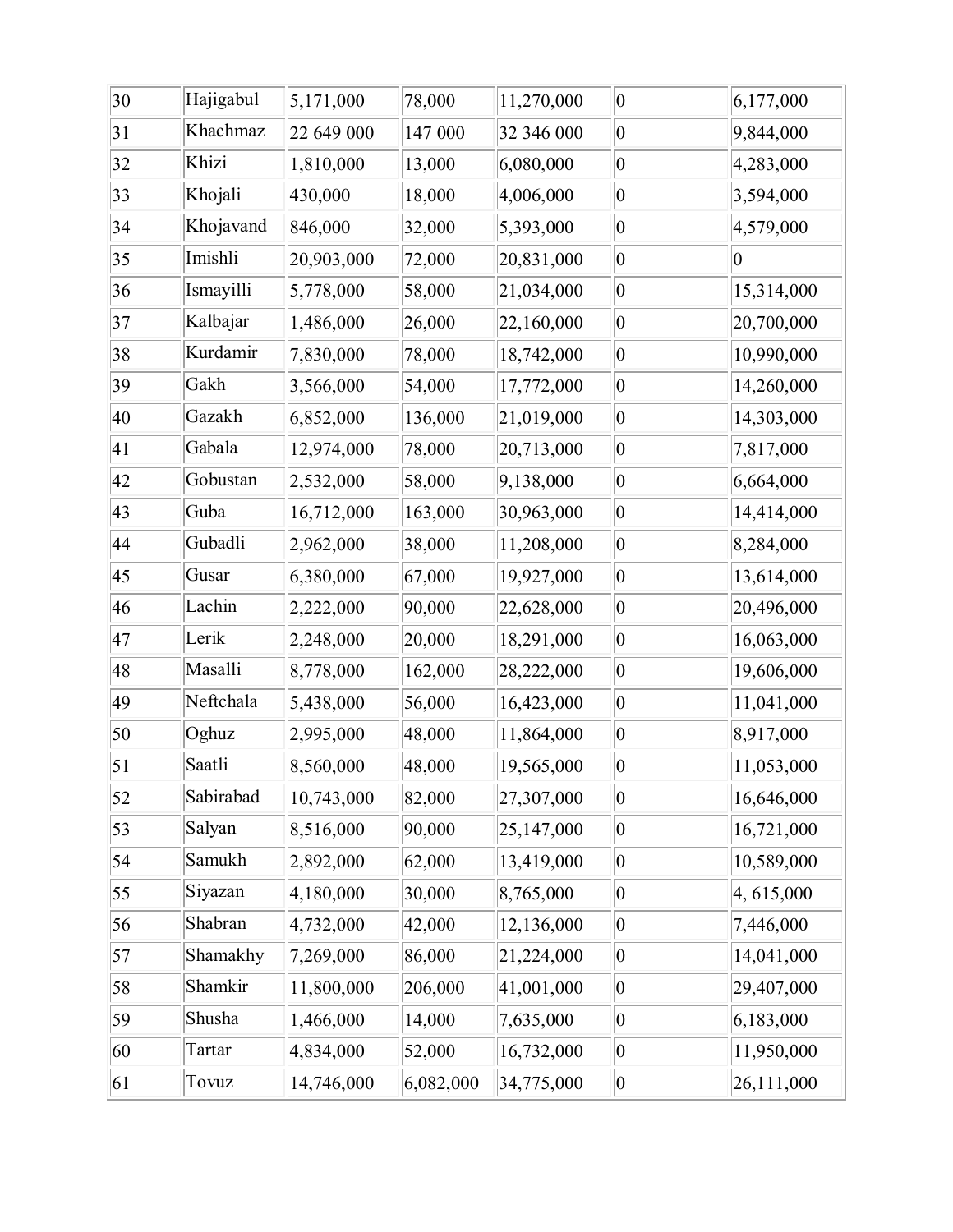|    | <b>Total:</b> | $\vert 7{,}112{,}000{,}000 \vert 88{,}000{,}000 \vert$ |         |            | $ 1,650,980,000 $ $ 6,192,432,000 $ $ 819,412,000 $ |            |
|----|---------------|--------------------------------------------------------|---------|------------|-----------------------------------------------------|------------|
| 66 | Zardab        | 3,458,000                                              | 32,000  | 14,638,000 | $ 0\>$                                              | 11,212,000 |
| 65 | Zangilan      | 2,300,000                                              | 40,000  | 9,772,000  |                                                     | 7,512,000  |
| 64 | Zagatala      | 7,368,000                                              | 152,000 | 25,377,000 | $ 0\>$                                              | 18,161,000 |
| 63 | Yardimli      | 2,148,000                                              | 19,000  | 14,892,000 | 10                                                  | 12,763,000 |
| 62 | Ujar          | 4,605,000                                              | 72,000  | 16,320,000 | 10                                                  | 11,787,000 |

Article 11.In case, incomes of cities and districts, as well asthehighest verge of funds allocated for regulation of local incomes and expenditures are not enough to cover local expenditures,relevant executive authority allocates funds not more than 10 percent of expenditures of those cities and districts toensure financing oflocal expenditures identified in the Article 10 of the Law.

Article 12. The amounts of payment of internal and foreign state debts of Azerbaijan Republic for 2015 shall be approved as following:

## **(in AZN)**

| 12.1.   | Interest rates payments on internal<br>state debts | 73,238,537.0  |
|---------|----------------------------------------------------|---------------|
| 12.1.1. | payments on the basic loan                         | 20,201,553.0  |
| 12.1.2. | interest rates payments on internal state<br>debts | 53,036,984.0  |
| 12.2.   | Interest rates payments on foreign<br>state debts  | 702,963,615.0 |
| 12.2.1. | Payments on the basic loan                         | 239,670,496.0 |
| 12.2.2. | Interest rates payments on foreign state<br>debts  | 463,293,119.0 |

Article 13. The highest verge (limit) of internal state debt of Azerbaijan Republic in 2015 is approved in amount of 1,500,000.0 thousand AZN, highest verge (limit) of foreign state debt in amount of 1,500,000.0 thousand AZN

Article 14. According to the Article 7 of the Law of Azerbaijan Republic on the "Budget system" within the process of execution of the state budget the justified provisions for expenditures are financed prior, the rest of the provisions for expenditures are done depending on conditions of transfers on sources of funding of incomes and deficit of the state budget.